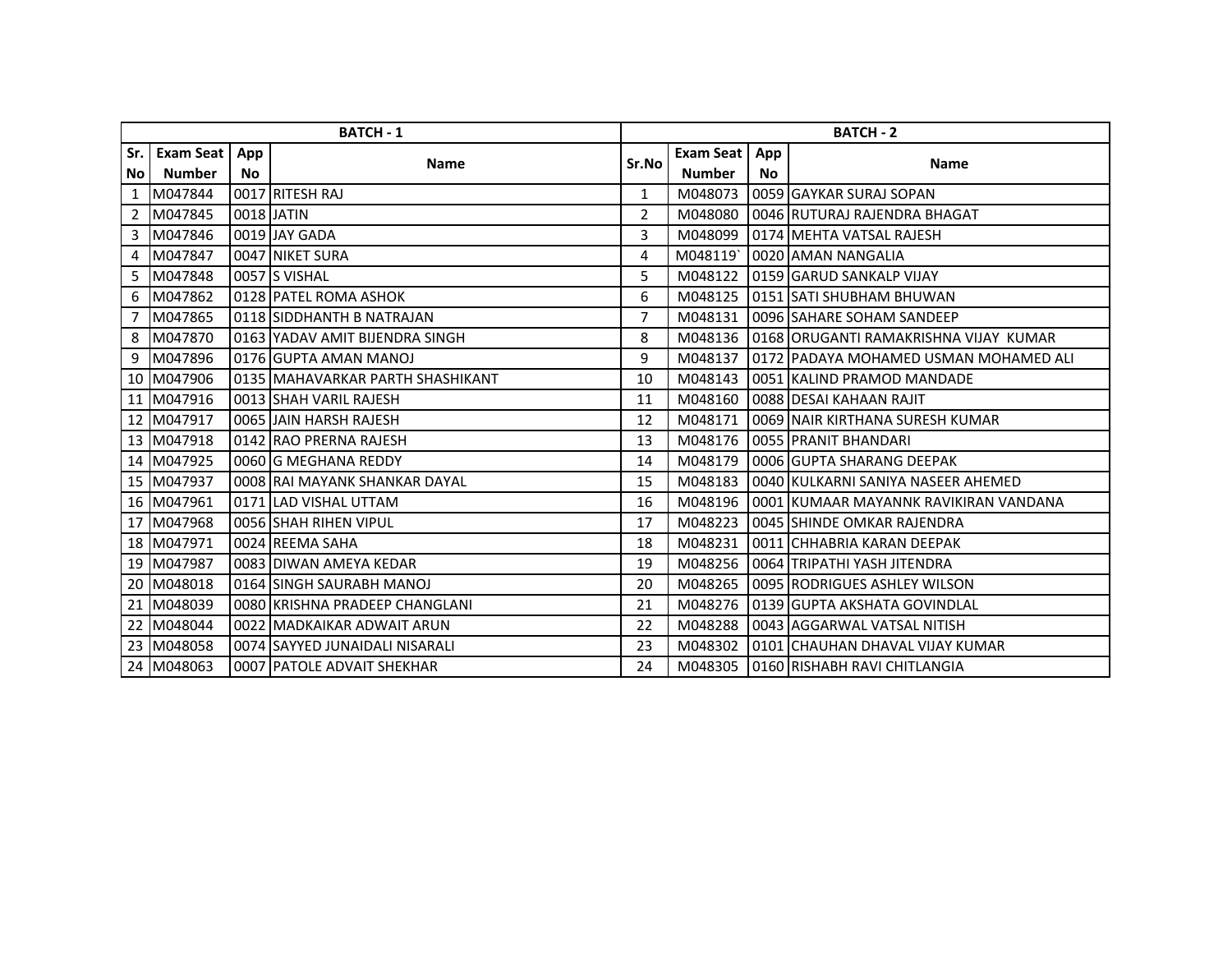| <b>BATCH - 3</b> |                  |     |                                     |       | <b>BATCH - 4</b> |     |                                    |  |  |
|------------------|------------------|-----|-------------------------------------|-------|------------------|-----|------------------------------------|--|--|
| Sr.              | <b>Exam Seat</b> | App | <b>Name</b>                         | Sr.No | <b>Exam Seat</b> | App |                                    |  |  |
| No l             | <b>Number</b>    | No. |                                     |       | <b>Number</b>    | No. | <b>Name</b>                        |  |  |
| $\mathbf{1}$     | M048306          |     | 0035 SHRISHTI RAVI SAXENA           | 1     | M048514          |     | 0133 PARAB AMOGH ARVIND            |  |  |
| $\overline{2}$   | M048311          |     | 0085 SHETTY SUJAY DHANANJAY         | 2     | M048516          |     | 0123 SAWANT YASH DIWAKAR           |  |  |
| 3                | M048360          |     | 0009 SHAIKH MOHD DILDAR SHAJAUDDIN  | 3     | M048524          |     | 0077 TIPRE PARTH MOHAN             |  |  |
| 4                | M048361          |     | 0032 ZAID SAJID MERCHANT            | 4     | M048545          |     | 0100 GANDHI RUSHABH RAJESH         |  |  |
| 5.               | M048369          |     | 0098 KANIKA YADAV                   | 5     | M048567          |     | 0136 PATIL PRATHAMESH PRAKASH      |  |  |
| 6                | M048370          |     | 0112 TAHER PARDAWALA                | 6     | M048590          |     | 0138 VRAJESH SHARMA                |  |  |
| 7                | M048372          |     | 0067 GAJUL SHRADDHA NARENDRA        | 7     | M048591          |     | 0162 BAGDI SIDDHARTH BASANT        |  |  |
| 8                | M048373          |     | 0126 AKSHAT SIDDHANT                | 8     | M048623          |     | 0158 AGARWAL ABHINAV RAJIV         |  |  |
| 9                | M048374          |     | 0154 SINGHAL SIDDHARTH RAJEEV KUMAR | 9     | M048626          |     | 0002 NAMBIAR ABHISHEK RAMACHANDRAN |  |  |
| 10               | M048375          |     | 0004 INAMBIAR SIDDHARTH SANJAY      | 10    | M048630          |     | 0104 NATHANI MOHIT JAYPRAKASH      |  |  |
|                  | 11 M048386       |     | 0087 LABHADE SIDDHESH SUDHIR        | 11    | M048639          |     | 0177 TEJESH LOHIYA                 |  |  |
|                  | 12 M048393       |     | 0153 ZAVERI VANDIK PRASHANT         | 12    | M048646          |     | 0165 JJAGLAN MEGHNA BHIM SINGH     |  |  |
|                  | 13 M048395       |     | 0068 SINGH ANANDITA AHIBARAN        | 13    | M048659          |     | 0081 PARASHAR DHRUV MUKESH         |  |  |
|                  | 14 M048400       |     | 0028 JAY KUMAR DOSHI                | 14    | M048673          |     | 0141 MUKUL JOSHI                   |  |  |
|                  | 15 M048405       |     | 0157 HEENA DABKE                    | 15    | M048731          |     | 0034 NARKAR SANIKA RAJEEV          |  |  |
|                  | 16 M048437       |     | 0145 JJIMIT MAHENDRA SHAH           | 16    | M048740          |     | 0175 CAZI MIKHAIL GAZAAL           |  |  |
|                  | 17 M048447       |     | 0089 MORE SIDDHESH BASAVANT         | 17    | M048747          |     | 0124 VASANI VINIL SANJAY           |  |  |
|                  | 18 M048458       |     | 0029 POOJA RAJESH PAREKH            | 18    | M048771          |     | 0108 RACHANA SINGH                 |  |  |
|                  | 19 M048475       |     | 0106 DOSHI SANKET NIKUNJ            | 19    | M048776          |     | 0155 RUSHABH BIPIN SHETH           |  |  |
| 20               | M048493          |     | 0058 DARYL WILFRED DSOUZA           | 20    | M048780          |     | 0072 CHITTAL SAIRAJ MUKUND         |  |  |
| 21               | M048494          |     | 0027 SAFFI GARG                     | 21    | M048783          |     | 0053 SHETYE NITISH AJIT            |  |  |
|                  | 22 M048498       |     | 0070 AKRITI NAGAR                   | 22    | M048787          |     | 0084 LALWANI KRISH HARESH          |  |  |
|                  | 23 M048501       |     | 0125 ANSHUL AGGARWAL                | 23    | M048796          |     | 0167 POTNIS ABHISHEK ABHAY         |  |  |
|                  | 24 M048503       |     | 0041 GOLWALA JAGESH JANAK           | 24    | M048797          |     | 0005 KONALE ABHISHEK GURUSIDHAPPA  |  |  |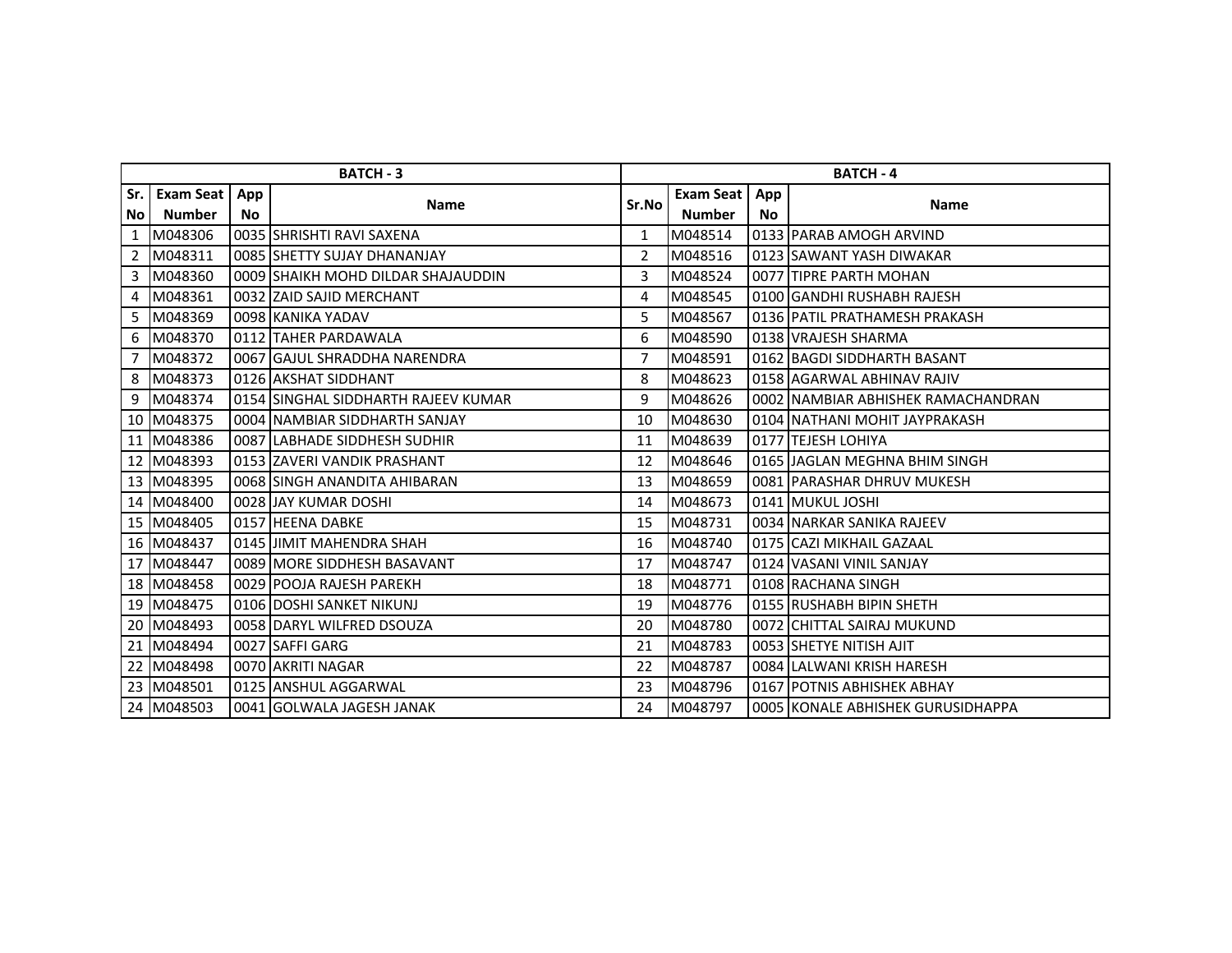| <b>BATCH - 5</b> |                  |     |                                |       | <b>BATCH - 6</b> |     |                                  |  |  |
|------------------|------------------|-----|--------------------------------|-------|------------------|-----|----------------------------------|--|--|
| Sr.              | <b>Exam Seat</b> | App |                                | Sr.No | <b>Exam Seat</b> | App | <b>Name</b>                      |  |  |
| No l             | <b>Number</b>    | No. | <b>Name</b>                    |       | <b>Number</b>    | No. |                                  |  |  |
| $\mathbf{1}$     | M048802          |     | 0107 GAIKWAD HRISHIKESH VIKAS  | 1     | M049116          |     | 0149 RISHAB SANGHI               |  |  |
| $\overline{2}$   | M048806          |     | 0166 SONTAKKE AISHWARYA SUDHIR | 2     | M049118          |     | 0130 PRANAV KENI                 |  |  |
| 3                | M048807          |     | 0105 ANIRBAN BISWAS            | 3     | M049127          |     | 0026 KSHITIJ ANIL SHARMA         |  |  |
| 4                | M048834          |     | 0169 BHOOMI NIKITA THAKKAR     | 4     | M049130          |     | 0115 NEWASKAR ANIRUDDHA AJIT     |  |  |
| 5.               | M048843          |     | 0054 KARAN RAJIV SHETH         | 5     | M049132          |     | 0152 BHOSALE KANISHK SACHITANAND |  |  |
| 6                | M048866          |     | 0094 MOOKSHIT JAIN             | 6     | M049164          |     | 0033 NIHAL KAKODKAR              |  |  |
| 7                | M048867          |     | 0161 DIVYANSH JAIN             | 7     | M049174          |     | 0048 JOEL BEN JOHN               |  |  |
| 8                | M048884          |     | 0170 ARADHANA JEBARAJ          | 8     | M049190          |     | 0102 KALE ASHUTOSH SUNIL         |  |  |
| 9                | M048888          |     | 0114 CHHEDA SANJIL DHARMESH    | 9     | M049201          |     | 0134 RASTOGI LIPI VIKASCHANDRA   |  |  |
| 10               | M048889          |     | 0137 RATHOD SANJIL MUKESH      | 10    | M049230          |     | 0122 ROHAN MAYUR JOSHI           |  |  |
|                  | 11 M048890       |     | 0129 KAIRAV RAJIV SHETH        | 11    | M049261          |     | 0097 SAUMIL PARAG MAVANI         |  |  |
|                  | 12 M048923       |     | 0021 SAAD SHAIKH               | 12    | M049272          |     | 0012 MALDE JAY RAJESH            |  |  |
|                  | 13 M048947       |     | 0086 THEJES S KUMAR            | 13    | M049277          |     | 0144 ADITYA PARAMESHWARAN        |  |  |
|                  | 14 M048960       |     | 0147 NAHAR SAHIL HEMANT        | 14    | M049278          |     | 0039 DEEPA RAM RAMRAKHIANI       |  |  |
|                  | 15 M048971       |     | 0143 MODI NIHAAL SHAILESH      | 15    | M049282          |     | 0121 MASKARA KARAN VIRENDRA      |  |  |
|                  | 16 M048980       |     | 0116 TAKALE SHALAKA VIJAY      | 16    | M049296          |     | 0127 SACHIN AGARWAL              |  |  |
|                  | 17 M048981       |     | 0179 ANSHUL BALAMWAR           | 17    | M049300          |     | 0050 NISSIM GORE DATAR           |  |  |
|                  | 18 M048987       |     | 0099 MIHIR WAGLE               | 18    | M049306          |     | 0156 JAY KULSHRESHTHA            |  |  |
|                  | 19 M049040       |     | 0066 KASHAVENI MITESH BHASKAR  | 19    | M049325          |     | 0016 GUPTA UTKARSH AMITABH       |  |  |
| 20               | M049057          |     | 0073 NAIK NOAMAN ISMAIL        | 20    | M049345          |     | 0025 KUNTE ATHARVA SHEKHAR       |  |  |
| 21               | M049069          |     | 0049 MIKAIL KHONA              | 21    | M049375          |     | 0132 NIMAY JAYESH BAGADIA        |  |  |
|                  | 22 M049083       |     | 0030 KALYANI ANANTHAKRISHNAN   | 22    | M049380          |     | 0090 UNADKAT YASH DHIMANT        |  |  |
|                  | 23 M049097       |     | 0014 ANKUSH MANDAL             | 23    | M049382          |     | 0063 YASH RAKESH GOYAL           |  |  |
|                  | 24 M049098       |     | 0062 ADITYA SUNDRAM            | 24    | M049386          |     | 0113 SAUMYA YASH MISHRA          |  |  |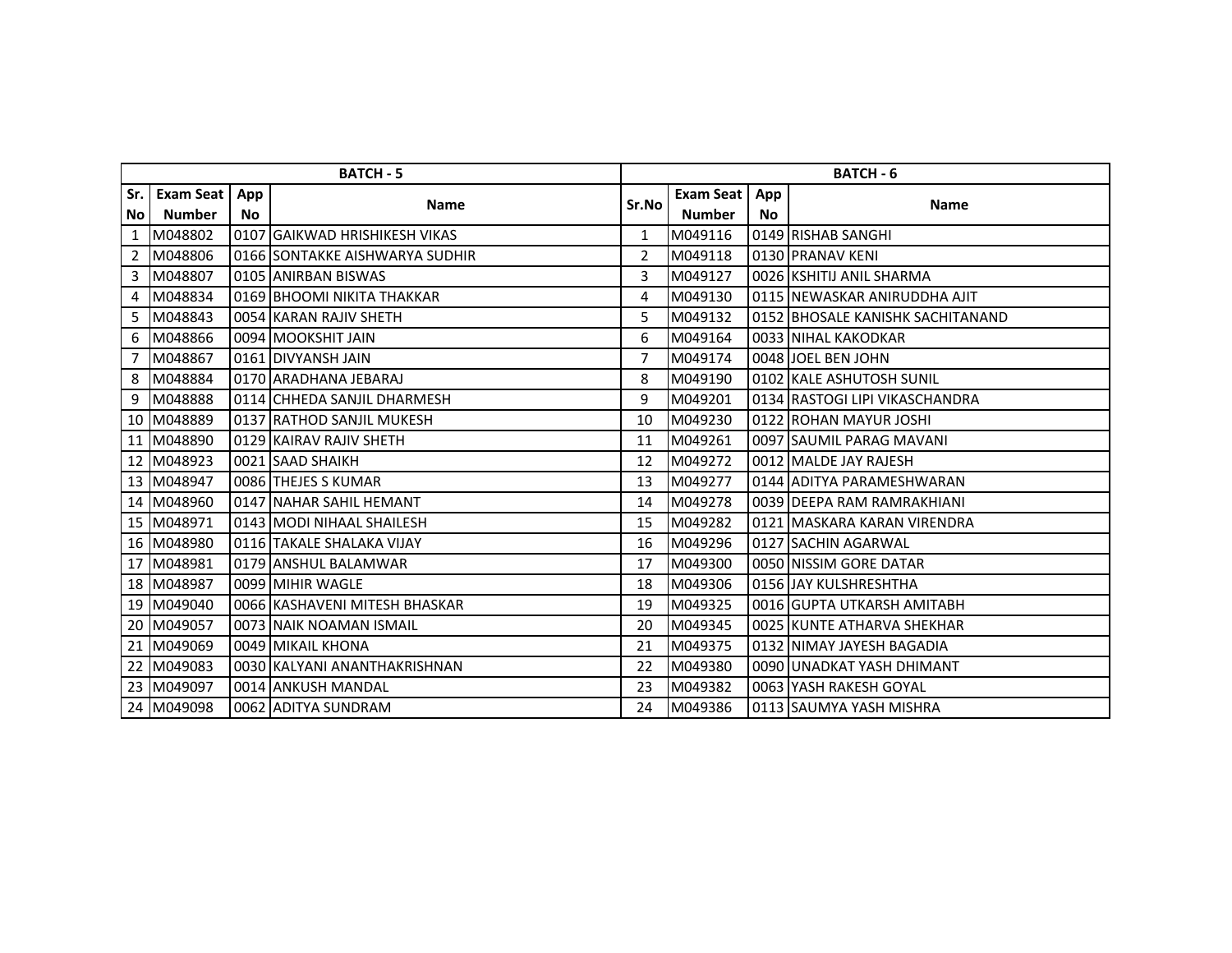|       |               | <b>BATCH - 7</b> | <b>BATCH - 8</b>                    |       |               |     |                                          |
|-------|---------------|------------------|-------------------------------------|-------|---------------|-----|------------------------------------------|
| Sr. I | Exam Seat     | App              | <b>Name</b>                         | Sr.No | Exam Seat     | App | <b>Name</b>                              |
| No l  | <b>Number</b> | No.              |                                     |       | <b>Number</b> | No. |                                          |
| 1     | M049402       |                  | 0075 KEVIN RAJESH SHAH              | 1     | M049615       |     | 0042 AYUSH S GUPTA                       |
|       | 2 M049405     |                  | 0036 IINGLE PIYUSH VINAYAK          | 2     | M049618       |     | 10178   MAKWANA SAURABHKUMAR PRAFULKUMAR |
|       | 3 M049420     |                  | 0117 PANDEY SHASHANK RAMENDRAPRASAD | 3     | M049649       |     | 0173 RAJARSHI VAIBHAV KHARE              |
| 4     | M049421       |                  | 0079 GONSALVES SHANNON ROHAN        | 4     | M049655       |     | 0044 ABILLASH VENKATESH IYER             |
| 5.    | M049423       |                  | 0120 SUTARIA NISHANT BHARAT         | 5     | M049663       |     | 0015 MARIWALLA VIJETA YOGESH             |
| 6     | M049437       |                  | 0091 ISINGH ABHISHEK SANJAY         | 6     | M049667       |     | 0148 ANURAJ ARVIND BHATNAGAR             |
| 7     | M049447       |                  | 0140 SIDDHANT SHINDE                | 7     | M049693       |     | 10109 ISALVI VIJAY UDAY                  |
| 8     | M049501       |                  | 0071 ILELE ANIKET SHEKHAR           | 8     | M049397       |     | 0023 SHETTY DIVYA PREMANANDA             |
| 9     | M049503       |                  | 0052 JJUGAL MEHTA                   | 9     | M049710       |     | 0093 IDOSHI SHREYANS DEVENDRA            |
|       | 10 M049524    |                  | 0038 SHARMA GEETASHISH JATIN        | 10    | M049724       |     | 0119 PATEL HANOZ YEZDI                   |
|       | 11 M049526    |                  | 0082 RAO SAIKRUTH MANOJ             |       |               |     |                                          |
|       | 12 M049527    |                  | 0092 HUSAIN MITHAIWALA              |       |               |     |                                          |
|       | 13 M049533    |                  | 0150 MONISH PATHARE                 |       |               |     |                                          |
|       | 14 M049534    |                  | 0103 KANNAN KARTHIK RAJAN           |       |               |     |                                          |
|       | 15 M049538    |                  | 0003 SHETTY DIPTI DEVANNA           |       |               |     |                                          |
|       | 16 M049553    |                  | 0010 BORICHA JATIN RAJESH           |       |               |     |                                          |
|       | 17 M049554    |                  | 0061 NIRALI SATISH SHAH             |       |               |     |                                          |
|       | 18 M049556    |                  | 0078 INITIN NAUTIYAL                |       |               |     |                                          |
|       | 19 M049565    |                  | 0131 ANUJ SHETTY                    |       |               |     |                                          |
|       | 20 M049573    |                  | 0031 SUDHITA DUBE                   |       |               |     |                                          |
|       | 21 M049596    |                  | 0037 SHARMA RAHUL RAM PRAKASH       |       |               |     |                                          |
|       | 22 M049604    |                  | 0146 VANSHAJ KUMAR JHA              |       |               |     |                                          |
|       | 23 M049608    |                  | 0110 ISUVARNA SAUMYA CHANDRASHEKHAR |       |               |     |                                          |
|       | 24 M049609    |                  | 0076 MURKAR VARUN PRAVEEN           |       |               |     |                                          |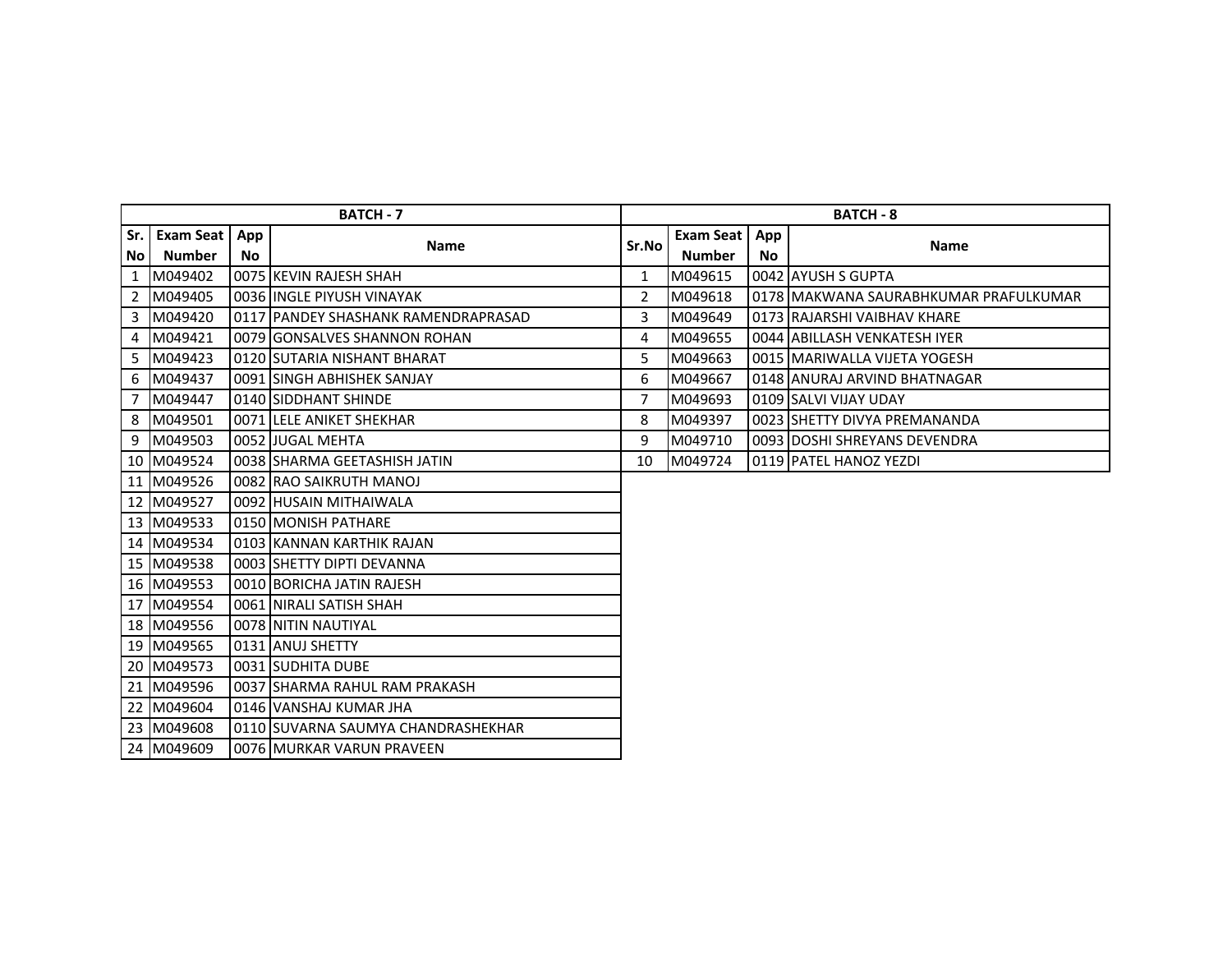| <b>BATCH - 9</b> |                  |           |                                           |                | <b>BATCH - 10</b> |           |                                  |  |  |
|------------------|------------------|-----------|-------------------------------------------|----------------|-------------------|-----------|----------------------------------|--|--|
| Sr.              | <b>Exam Seat</b> | App       | <b>Name</b>                               | Sr.No          | <b>Exam Seat</b>  | App       | <b>Name</b>                      |  |  |
| No.              | <b>Number</b>    | <b>No</b> |                                           |                | <b>Number</b>     | <b>No</b> |                                  |  |  |
| $\mathbf{1}$     | M047913          |           | 0031 KUMBHALWAR PRIYA GOPICHAND           | 1              | M048357           |           | 0056 GERSHOM ROBINSON MATHEW     |  |  |
| $\overline{2}$   | M047914          |           | 0082 BENUVANSHI RAJATKUMAR RAJARAM        | $\overline{2}$ | M048362           |           | 0007 ARAK PRASAD RAMSWARUP       |  |  |
| 3                | M048014          |           | 0057 ANSARI ARBAAZ TARIQUE                | 3              | M048403           |           | 0002 BHUKTAR VIDYA MADHUKAR      |  |  |
| 4                | M048033          |           | 0049 RAI ADIT MADAN MOHAN                 | 4              | M048411           |           | 0041 RUKSAR BEE NISAR ALI        |  |  |
| 5.               | M048055          |           | 0066 SONAWANE RAHUL RAJENDRA              | 5              | M048426           |           | 0020 BADWAIK SNEHAL BODHRAJ      |  |  |
| 6                | M048065          |           | 0021 KAKDE PANKAJ BHASKARRAO              | 6              | M048442           |           | 0048 SHUKLA DHEERAJ RAJDHAR      |  |  |
| 7                | M048067          |           | 0016 GAVIT PANKAJ KRISHNA                 | 7              | M048511           |           | 0060 NISHAD SANGRAM MEWALAL      |  |  |
| 8                | M048087          |           | 0040 PRIYA BALAKRISHNAN                   | 8              | M048519           |           | 0017 WASNIK YASH HOMDEO          |  |  |
| 9                | M048109          |           | 0087 GOLE VAISHALI ANANDA                 | 9              | M048562           |           | 0001 WADHE SHUBHAM SHANKAR       |  |  |
| 10               | M048110          |           | 0018 THORAT SAYALI ARUN                   | 10             | M048575           |           | 0036 CHHAPANIMOHAN SHUBHAM MANOJ |  |  |
|                  | 11 M048141       |           | 0044 SHAIKH MOHAMMAD AJMAL FAJALUR REHMAN | 11             | M048580           |           | 0037 GAIKWAD MOHANISH BARKU      |  |  |
| 12               | M048142          |           | 0053 SHAIKH MOHAMMED RAFIQUE ISHTIYAQUE   | 12             | M048603           |           | 0058 KHARAT AKSHAY RAMCHANDRA    |  |  |
|                  | 13 M048158       |           | 0005 IINGLE CHETAN PRALHAD                | 13             | M048612           |           | 0045 SHAIKH SHAHID HUSAIN        |  |  |
|                  | 14 M048167       |           | 0081 BALAMURUGAN VELLASAMY                | 14             | M048641           |           | 0050 JAIN LOKESHWAR SHANTILAL    |  |  |
|                  | 15 M048186       |           | 0069 PRAJAPATI ANJANI RAMJANAM            | 15             | M048643           |           | 0043 SAWANT RESHMA ARUN          |  |  |
|                  | 16 M048206       |           | 0012 GAIKWAD SWAPNIL UTTAMRAO             | 16             | M048669           |           | 0039 DEOKAR AISHWARYA SUNIL      |  |  |
|                  | 17 M048213       |           | 0078 KAMBLE KUMAR DATTATRAY               | 17             | M048674           |           | 0055 LALGE SWATI BALASAHEB       |  |  |
|                  | 18 M048268       |           | 0059 DILKASH QASIM SHAIKH                 | 18             | M048732           |           | 0047 SHINDE LITIKA RAVINATH      |  |  |
|                  | 19 M048273       |           | 0006 KAMBLE RAJAT NAGORAO                 | 19             | M048785           |           | 0025 PUNDGE ASHISH BHAGWAN       |  |  |
|                  | 20 M048286       |           | 0027 SHINGARE RATNADIPA NAVNATH           | 20             | M048786           |           | 0029 GAIKWAD ATISH BHAGWAN       |  |  |
|                  | 21 M048287       |           | 0042 SANAS DATTATRAY VISHNU               | 21             | M048791           |           | 0038 JIWANE VIDISHA BHIMRAO      |  |  |
|                  | 22 M048331       |           | 0085 FAHMEEDA BANO MOHAMMAD KALEEM        | 22             | M048809           |           | 0079 KHAMBE SUMIT MADAN          |  |  |
|                  | 23 M048335       |           | 0026 INGOLE SHUBHAM BABARAO               | 23             | M048823           |           | 0061 PATEKAR SMITA CHANDRAKANT   |  |  |
|                  | 24 M048346       |           | 0077 JJATHAR VAIBHAV ASHOK                | 24             | M048856           |           | 0088 DUBEY SURAJ NEERAJ          |  |  |